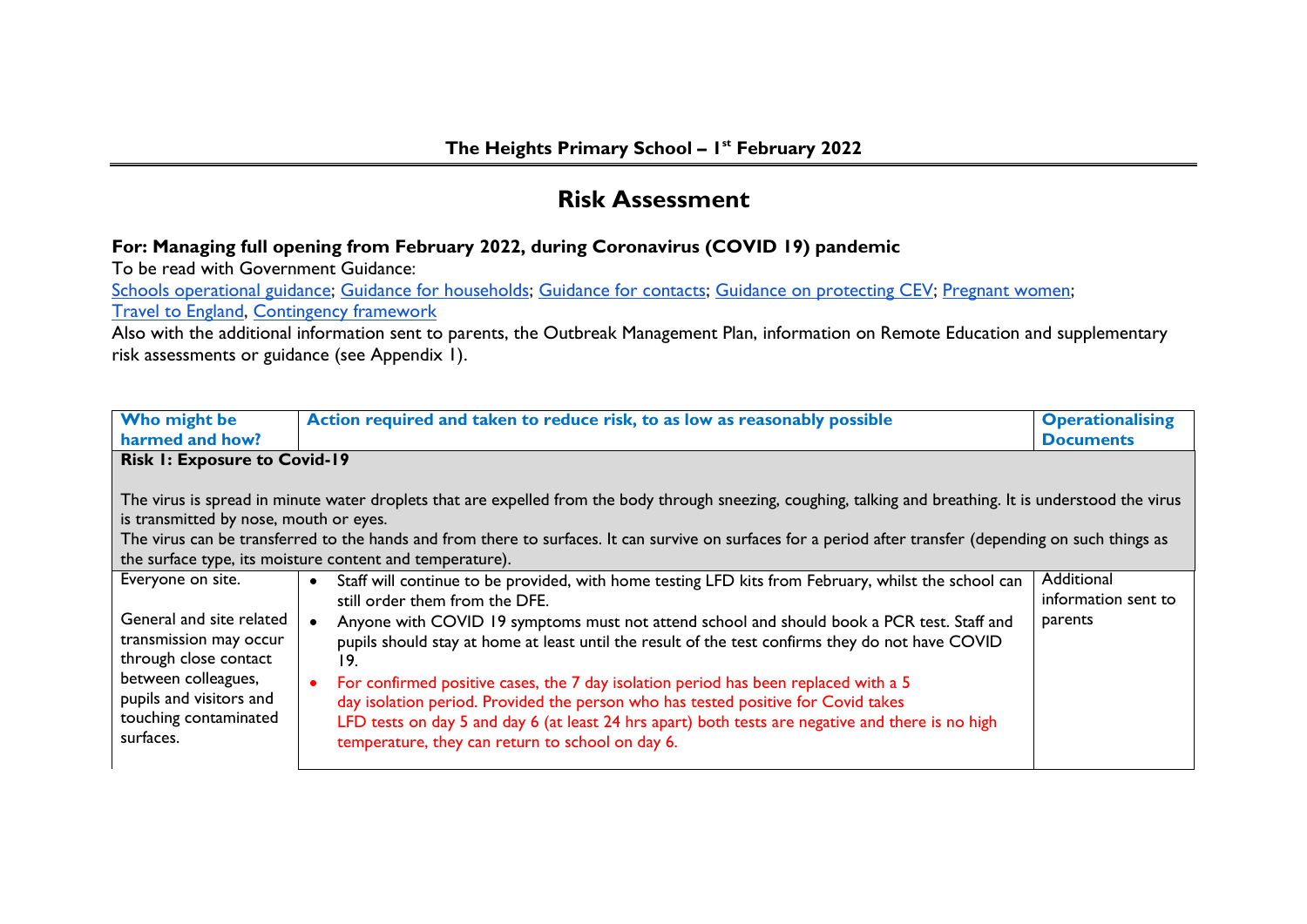| Who might be    | Action required and taken to reduce risk, to as low as reasonably possible                                                                                                                                                                                                                                                                                                                                                                                                                                                                                                                                                                                                                                                                                                                                                                                                                                                                          | <b>Operationalising</b> |
|-----------------|-----------------------------------------------------------------------------------------------------------------------------------------------------------------------------------------------------------------------------------------------------------------------------------------------------------------------------------------------------------------------------------------------------------------------------------------------------------------------------------------------------------------------------------------------------------------------------------------------------------------------------------------------------------------------------------------------------------------------------------------------------------------------------------------------------------------------------------------------------------------------------------------------------------------------------------------------------|-------------------------|
| harmed and how? |                                                                                                                                                                                                                                                                                                                                                                                                                                                                                                                                                                                                                                                                                                                                                                                                                                                                                                                                                     | <b>Documents</b>        |
|                 | Anyone who has previously received a positive COVID-19 PCR test result should not be re-tested<br>until 90 days of that test, unless they develop any new symptoms of COVID-19.                                                                                                                                                                                                                                                                                                                                                                                                                                                                                                                                                                                                                                                                                                                                                                     |                         |
|                 | From 14 December 2021, adults who are fully vaccinated and all children and young people aged<br>between 5 and 18 years and 6 months identified as a contact of someone with COVID-19 are strongly<br>advised to take a LFD test every day for 7 days and continue to attend their setting as normal, unless<br>they have a positive test result. Daily testing of close contacts applies to all contacts who are:<br>fully vaccinated adults – people who have had 2 doses of an approved vaccine<br>$\bullet$<br>all children and young people aged 5 to 18 years and 6 months, regardless of their vaccination<br>status<br>people who are not able to get vaccinated for medical reasons • people taking part, or have taken<br>part, in an approved clinical trial for a COVID-19 vaccine Children under 5 years are exempt from<br>self-isolation and do not need to take part in daily testing of close contacts.                            |                         |
|                 | Anyone who has returned to England from abroad must follow the guidance on tests and<br>quarantine rules.                                                                                                                                                                                                                                                                                                                                                                                                                                                                                                                                                                                                                                                                                                                                                                                                                                           |                         |
|                 | Clean hands more often than usual (ie, on arrival, when moving into different rooms, before and<br>$\bullet$<br>after eating, and after sneezing or coughing) - pupils and staff should be encouraged to regularly<br>wash their hands thoroughly for 20 seconds with running water and soap and dry them<br>thoroughly, or use sanitiser ensuring that all parts of the hands are covered.<br>Hand sanitiser available in shared spaces, entrance and exit points.<br>Keep under review stocks of soap, hand sanitiser, tissues.<br>$\bullet$<br>Frequent cleaning (through additional cleaning hours and availability of cleaning products to staff) of<br>$\bullet$<br>surfaces that pupils and staff touch often (eg desks, chairs, keyboards, door push panels, light<br>switches, bannisters, sinks, toilets) using appropriate products such as detergents and sanitiser.<br>Provide disposable paper towels in toilets for drying of hands. |                         |
|                 | Maintain a 'clear desk and tidy classroom' policy for staff.                                                                                                                                                                                                                                                                                                                                                                                                                                                                                                                                                                                                                                                                                                                                                                                                                                                                                        |                         |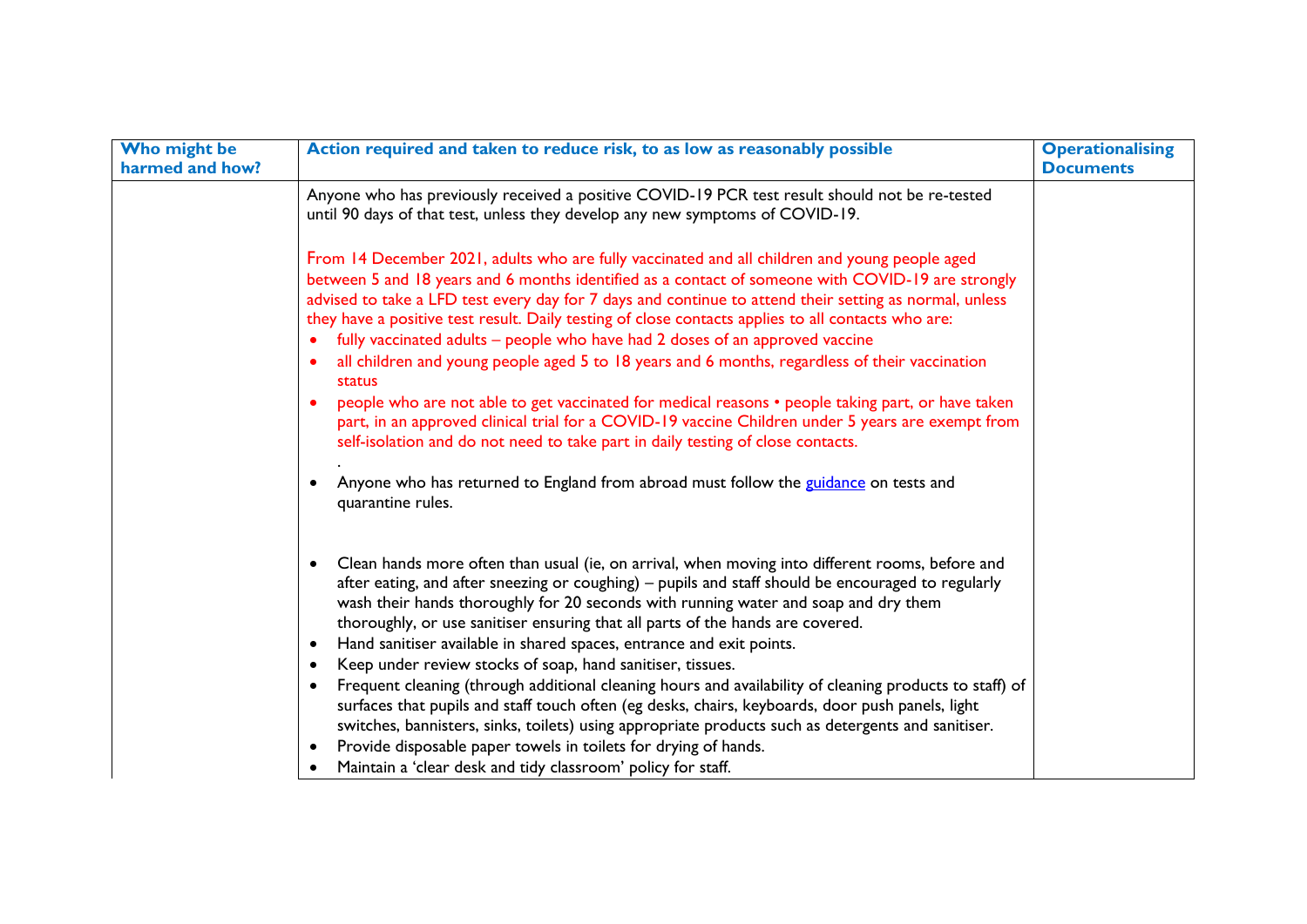| Who might be<br>harmed and how? | Action required and taken to reduce risk, to as low as reasonably possible                                                                                                                                                                                                                                                                                                                                                                                                                                                                                                                                                                                                                                                                                                                                                                                                                                                                                                                                                                                                                                                                                                                                                                                                                                                                                                                                                                                                                                                                                                                                                                                                                                                                                                                                                                                                                                                                                                                                                                       | <b>Operationalising</b><br><b>Documents</b> |
|---------------------------------|--------------------------------------------------------------------------------------------------------------------------------------------------------------------------------------------------------------------------------------------------------------------------------------------------------------------------------------------------------------------------------------------------------------------------------------------------------------------------------------------------------------------------------------------------------------------------------------------------------------------------------------------------------------------------------------------------------------------------------------------------------------------------------------------------------------------------------------------------------------------------------------------------------------------------------------------------------------------------------------------------------------------------------------------------------------------------------------------------------------------------------------------------------------------------------------------------------------------------------------------------------------------------------------------------------------------------------------------------------------------------------------------------------------------------------------------------------------------------------------------------------------------------------------------------------------------------------------------------------------------------------------------------------------------------------------------------------------------------------------------------------------------------------------------------------------------------------------------------------------------------------------------------------------------------------------------------------------------------------------------------------------------------------------------------|---------------------------------------------|
|                                 | Thorough cleaning of rooms every day following the COVID-19: cleaning of non-healthcare<br>$\bullet$<br>settings guidance.<br>Keep under review cleaning schedules (timing and tasks).<br>$\bullet$<br>Ensure good respiratory hygiene by promoting the 'catch it, bin it, kill it' approach.<br>$\bullet$<br>Disposable tissues available in classrooms.<br>Signage used to promote hygiene (respiratory and hand) to be displayed in all classrooms, toilet<br>areas, staff rooms and at the main reception.<br>Ventilation in the building maximised by opening windows, doors or using ventilation units.<br>$\bullet$<br>School has built in CO2 monitors in all classrooms, halls and other communal rooms and<br>$\bullet$<br>information has been shared with staff about them.<br>School to use the 2 Hepa Filters in classrooms & investigate ways to secure & use more of them.<br>$\bullet$<br>Ensure increased ventilation measures do not compromise pupil or staff safety (eg fire safety).<br>$\bullet$<br>To balance the need for increased ventilation while maintaining a comfortable temperature:<br>open high level windows in colder weather in preference to low level to reduce draughts<br>$\circ$<br>increase the ventilation while spaces are unoccupied (for example, between classes, during<br>break and lunch, when a room is unused)<br>Face coverings to continue to be worn by pupils & staff using public transport.<br>٠<br>Staff, parents and visitors informed of the measures in place to reduce transmission.<br>$\bullet$<br>CEV staff can attend the workplace; individual risk assessments carried out for staff at higher risk<br>as requested.<br>Continue to use the school's stress monitoring survey.<br>$\bullet$<br>Operate social distancing where practical, between all adults, and between adults and pupils (if that<br>is the preference of the adult).<br>Staff and any visitors in communal areas advised to continue to use masks. Staff may also opt to<br>wear masks in classrooms. |                                             |
|                                 |                                                                                                                                                                                                                                                                                                                                                                                                                                                                                                                                                                                                                                                                                                                                                                                                                                                                                                                                                                                                                                                                                                                                                                                                                                                                                                                                                                                                                                                                                                                                                                                                                                                                                                                                                                                                                                                                                                                                                                                                                                                  |                                             |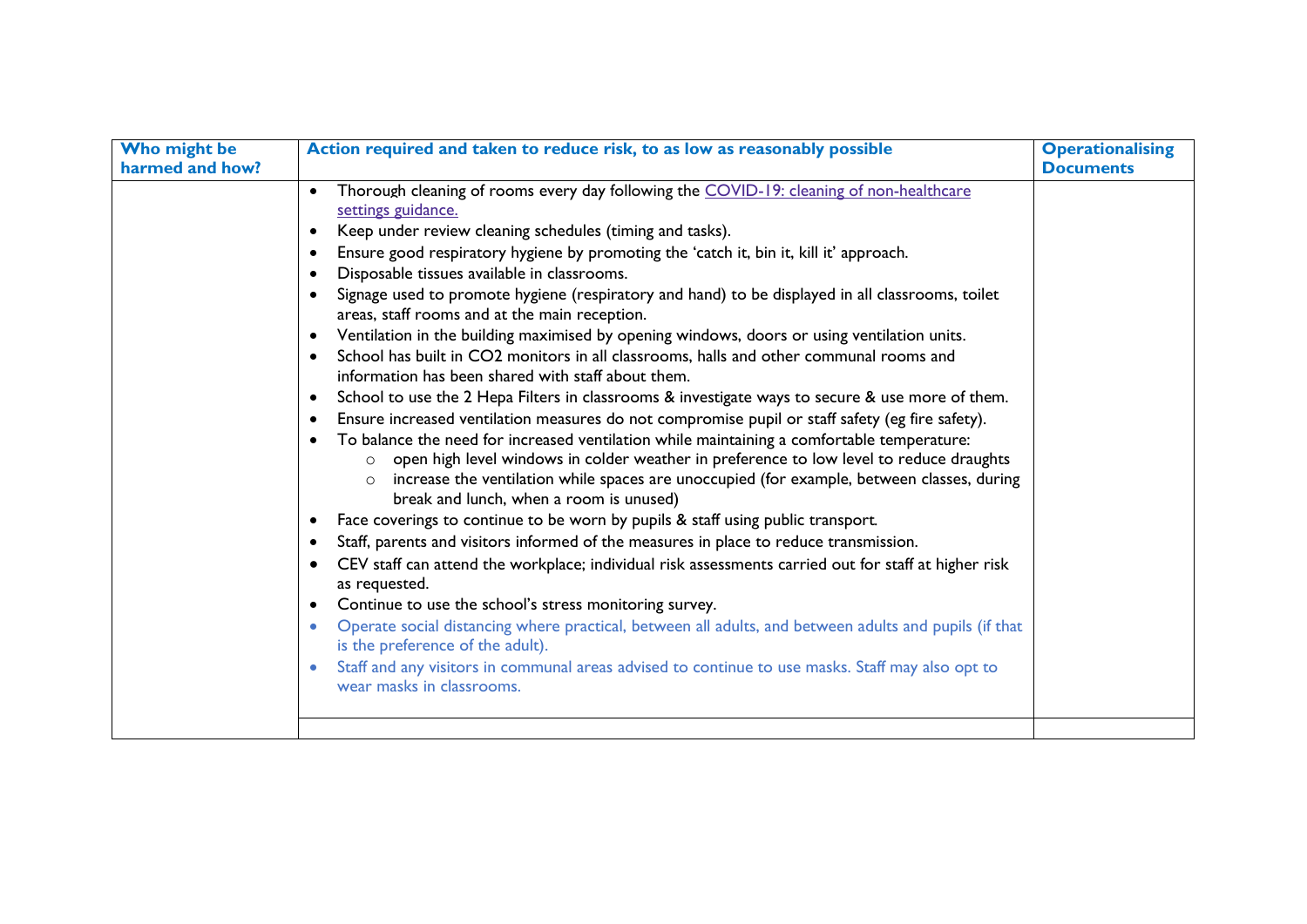| Who might be                 | Action required and taken to reduce risk, to as low as reasonably possible                                       | <b>Operationalising</b> |
|------------------------------|------------------------------------------------------------------------------------------------------------------|-------------------------|
| harmed and how?              |                                                                                                                  | <b>Documents</b>        |
| Staff and pupils             | To reduce any congestion in corridors, pupils will be directed to go straight into classrooms and sit            | <b>Additional</b>       |
|                              | down, at the beginning of each day and after break and lunchtimes.                                               | information sent to     |
| Transmission may occur       | Pupils to continue to have own work stations on specific tables/desks.                                           | parents                 |
| during learning activities   | A record of the classroom seating plans will be kept.                                                            |                         |
| and behaviour                |                                                                                                                  |                         |
| management.                  |                                                                                                                  |                         |
| Staff and pupils             | • PPE provided (such as mask, disposable gloves, disposable apron). Face masks for PPE purposes                  | N/A                     |
|                              | must be of IIR/2R specification. N94 masks purchased for staff use before the Christmas break.                   |                         |
| Transmission may occur       | More of these masks will continue to be purchased.                                                               |                         |
| when providing               | • Staff providing personal or intimate care instructed on the safe "donning and doffing" of PPE.                 |                         |
| personal or intimate<br>care | Hand washing after providing care.<br>$\bullet$                                                                  |                         |
|                              | Review personal care plans to assess PPE requirements based on individual circumstances.<br>$\bullet$            |                         |
| Staff and casualty           | Wash/sanitise hands before and after treating a casualty.<br>$\bullet$                                           | N/A                     |
|                              | Wear disposable gloves, disposable apron, fluid resistant surgical mask and eye protection where<br>$\bullet$    |                         |
| Transmission may occur       | there is a risk of respiratory droplets splashing into the eyes due to repeated coughing or vomit.               |                         |
| when providing First<br>Aid  | When performing CPR phone an ambulance and use compression only CPR until the ambulance<br>$\bullet$<br>arrives. |                         |
|                              | If a decision is made to perform mouth-to-mouth ventilation, use a resuscitation face shield where               |                         |
|                              | available.                                                                                                       |                         |
|                              | Review Assessment of First Aid Needs.                                                                            |                         |
|                              | First aiders instructed on the safe "donning and doffing" of PPE.                                                |                         |
|                              | Maintain stocks of PPE where possible                                                                            |                         |
|                              | Resuscitation Council UK Statement: It is likely that a child having an out-of-hospital cardiac arrest will      |                         |
|                              | be known to you. We accept that doing rescue breaths will increase the risk of transmitting the                  |                         |
|                              | COVID-19 virus, either to the rescuer or the child. However, this risk is small compared to the risk of          |                         |
|                              | taking no action as this will result in certain cardiac arrest and the death of the child.                       |                         |
| Staff                        | Move pupil, if possible, to a room where they can be isolated behind a closed door, or to an area                | N/A                     |
|                              | which is at least 2 metres away from other people eg the music room.                                             |                         |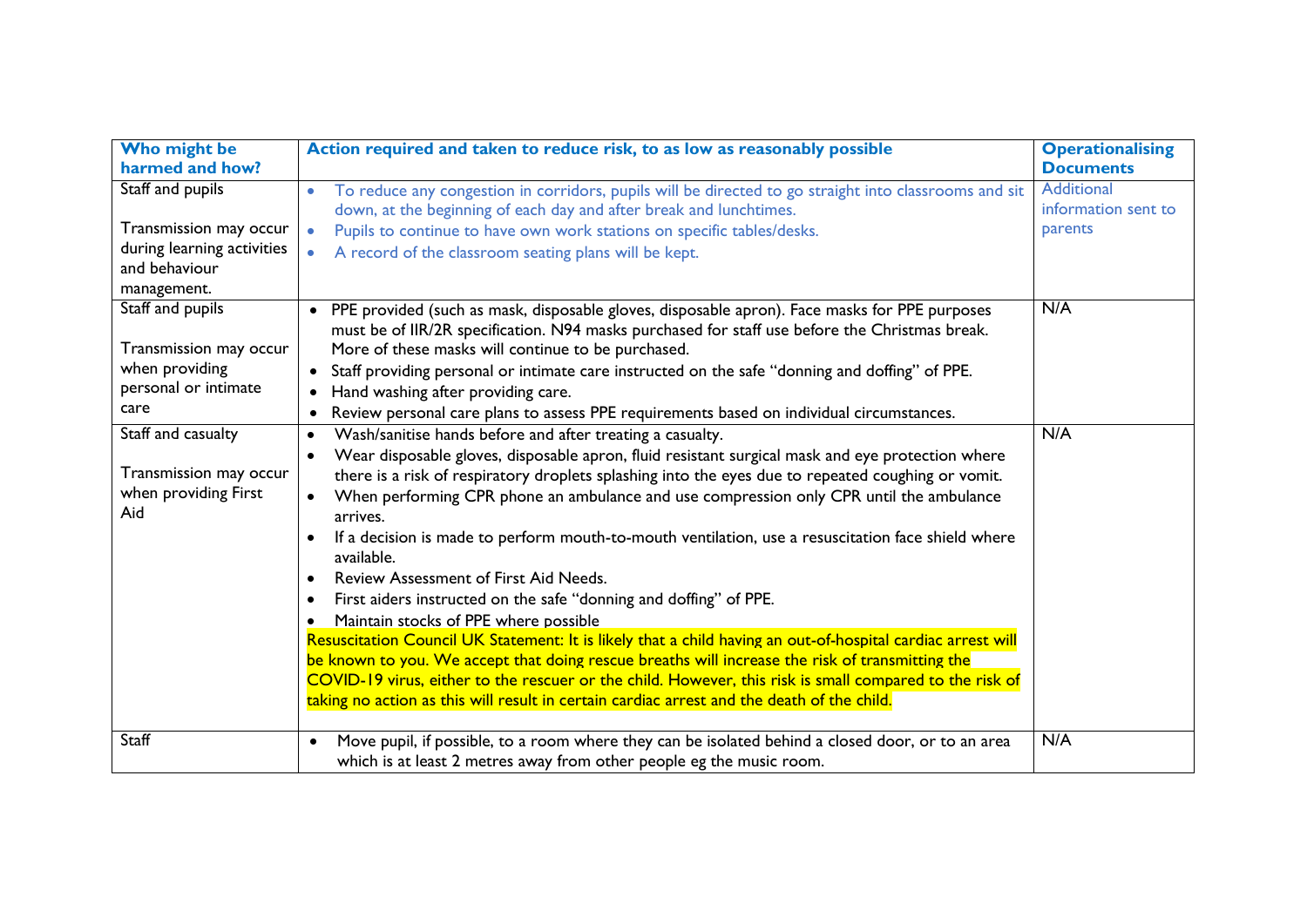| Who might be            | Action required and taken to reduce risk, to as low as reasonably possible                                                       | <b>Operationalising</b> |
|-------------------------|----------------------------------------------------------------------------------------------------------------------------------|-------------------------|
| harmed and how?         |                                                                                                                                  | <b>Documents</b>        |
| Transmission may occur  | Increase ventilation in the room if possible.<br>$\bullet$                                                                       |                         |
| when supervising pupils | If they need to go to the bathroom while waiting to be collected, they should use a separate<br>$\bullet$                        |                         |
| taken ill with symptoms | bathroom if possible. The bathroom should be cleaned and disinfected using standard cleaning                                     |                         |
| of COVID-19 and need    | products before being used by anyone else.                                                                                       |                         |
| direct personal care    | PPE provided for supervising adult:<br>$\bullet$                                                                                 |                         |
| until they return home. | Fluid resistant surgical mask if a 2-metre distance cannot be maintained.                                                        |                         |
|                         | Where contact with the student is needed: Fluid resistant surgical mask, disposable gloves and<br>$\bullet$<br>disposable apron. |                         |
|                         | Clean the affected area with normal household disinfectant after someone with symptoms has left.<br>$\bullet$                    |                         |
|                         | Supervising adult instructed on the safe "donning and doffing" of PPE.<br>$\bullet$                                              |                         |
|                         |                                                                                                                                  |                         |
|                         | Maintain stocks of PPE where possible.<br>$\bullet$                                                                              |                         |
|                         | Consider using first aiders to supervise to reduce numbers of staff who need access to PPE.                                      |                         |
| Staff and pupils.       | Supervising staff to maintain 2m social distance.<br>$\bullet$                                                                   | N/A                     |
|                         | Review medication plans to assess PPE requirements (if any) for staff administering medication.<br>$\bullet$                     |                         |
| Transmission may occur  |                                                                                                                                  |                         |
| when staff administer   |                                                                                                                                  |                         |
| medicines or supervise  |                                                                                                                                  |                         |
| pupils who self-        |                                                                                                                                  |                         |
| administer.             |                                                                                                                                  |                         |
|                         | Risk 2: Detrimental effect on personal well-being                                                                                |                         |
| Staff and pupils        | Workloads are carefully managed and monitored.<br>$\bullet$                                                                      | N/A                     |
|                         | Plans for Remote Education take into account impact on teacher workload.<br>$\bullet$                                            |                         |
| Mental health, anxiety, | Regular feedback is sought on operational plans so they can be revised where beneficial.<br>$\bullet$                            |                         |
| stress                  | Staff are mindful and supportive to pupils and fellow colleagues who may have experienced loss,<br>$\bullet$                     |                         |
|                         | require time to express their feelings and, for pupils, make friends again.                                                      |                         |
|                         | The mental health and wellbeing of all staff (including the Headteacher & Deputy Headteacher) and<br>$\bullet$                   |                         |
|                         | the need to implement flexible working practices in a way that promotes good work-life balance is                                |                         |
|                         | supported where practicable.                                                                                                     |                         |
|                         | Regular asymptomatic testing is made available to staff.<br>$\bullet$                                                            |                         |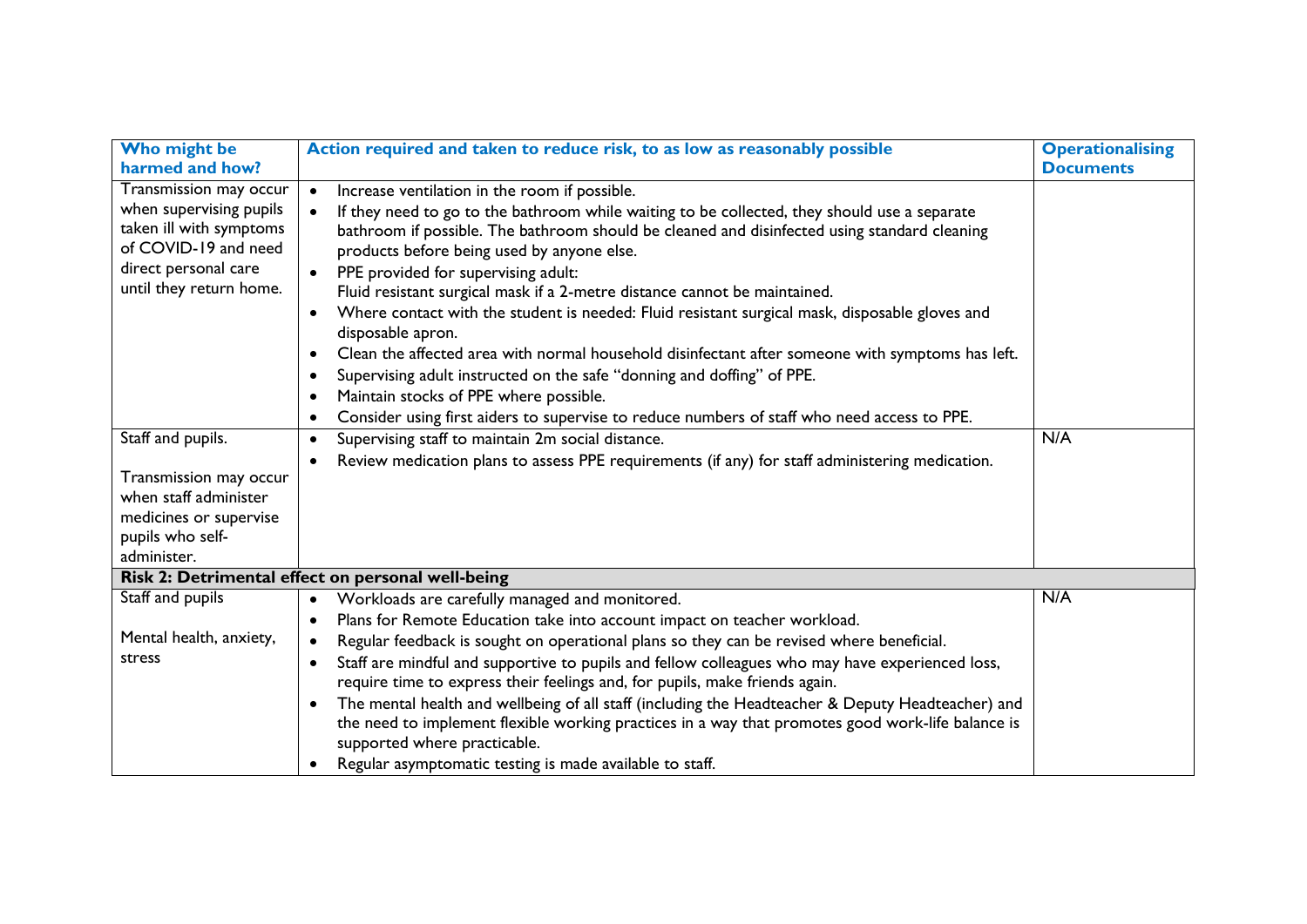| Who might be<br>harmed and how?    | Action required and taken to reduce risk, to as low as reasonably possible                                                                                                                                                                                                                                                                                                                                                                                                                                                                                                                                                                           | <b>Operationalising</b><br><b>Documents</b> |
|------------------------------------|------------------------------------------------------------------------------------------------------------------------------------------------------------------------------------------------------------------------------------------------------------------------------------------------------------------------------------------------------------------------------------------------------------------------------------------------------------------------------------------------------------------------------------------------------------------------------------------------------------------------------------------------------|---------------------------------------------|
|                                    | • Staff are informed that access to Coronavirus (COVID-19) testing is available if showing<br>symptoms.                                                                                                                                                                                                                                                                                                                                                                                                                                                                                                                                              |                                             |
|                                    | Risk 3: Impact of a confirmed case of COVID 19 on the school community                                                                                                                                                                                                                                                                                                                                                                                                                                                                                                                                                                               |                                             |
| Staff and pupils                   | See comments in Risk 1                                                                                                                                                                                                                                                                                                                                                                                                                                                                                                                                                                                                                               | N/A                                         |
| Health and safety                  |                                                                                                                                                                                                                                                                                                                                                                                                                                                                                                                                                                                                                                                      |                                             |
|                                    | We will seek public health advice if:<br>5 children, pupils, or staff, who are likely to have mixed closely, test positive for COVID-<br>19 within a 10-day period; or<br>10% of children, pupils, or staff who are likely to have mixed closely test positive for<br>COVID-19 within a 10-day period; or<br>a pupil, child or staff member is admitted to hospital with COVID-19.<br>We will call the dedicated advice service (DfE helpline) who will escalate the issue to our local<br>health protection team where necessary and advise if any additional action is required, such as<br>implementing elements of our outbreak management plan. |                                             |
|                                    | If we think we might have to close partially or fully because of the number of cases, we will work<br>with the local health protection team who will advise if additional action is required.                                                                                                                                                                                                                                                                                                                                                                                                                                                        |                                             |
|                                    | The need for enhanced cleaning of classrooms(s), offices and other room(s) used by the member<br>$\bullet$<br>of staff or pupil with a confirmed case of Covid-19 within the previous 48 hours will be<br>considered.                                                                                                                                                                                                                                                                                                                                                                                                                                |                                             |
|                                    | Areas where the individual has passed through and spent minimal time, such as corridors, but<br>$\bullet$<br>which are not visibly contaminated with body fluids, are cleaned thoroughly as normal.                                                                                                                                                                                                                                                                                                                                                                                                                                                  |                                             |
|                                    | Risk 4: Site staff absence; Effective cleaning no longer available                                                                                                                                                                                                                                                                                                                                                                                                                                                                                                                                                                                   |                                             |
| All site users                     | If the site cannot be cleaned, the school will seek further advice before making the decision to<br>temporarily close on health and safety grounds.                                                                                                                                                                                                                                                                                                                                                                                                                                                                                                  | N/A                                         |
| Health & Safety                    | Parents to be notified of any exceptional temporary closure due to insufficient staff cover, via<br>ParentMail.                                                                                                                                                                                                                                                                                                                                                                                                                                                                                                                                      |                                             |
| <b>Risk 5: Other staff absence</b> |                                                                                                                                                                                                                                                                                                                                                                                                                                                                                                                                                                                                                                                      |                                             |
| All site users                     | Staffing numbers required have been determined.<br>$\bullet$                                                                                                                                                                                                                                                                                                                                                                                                                                                                                                                                                                                         | N/A                                         |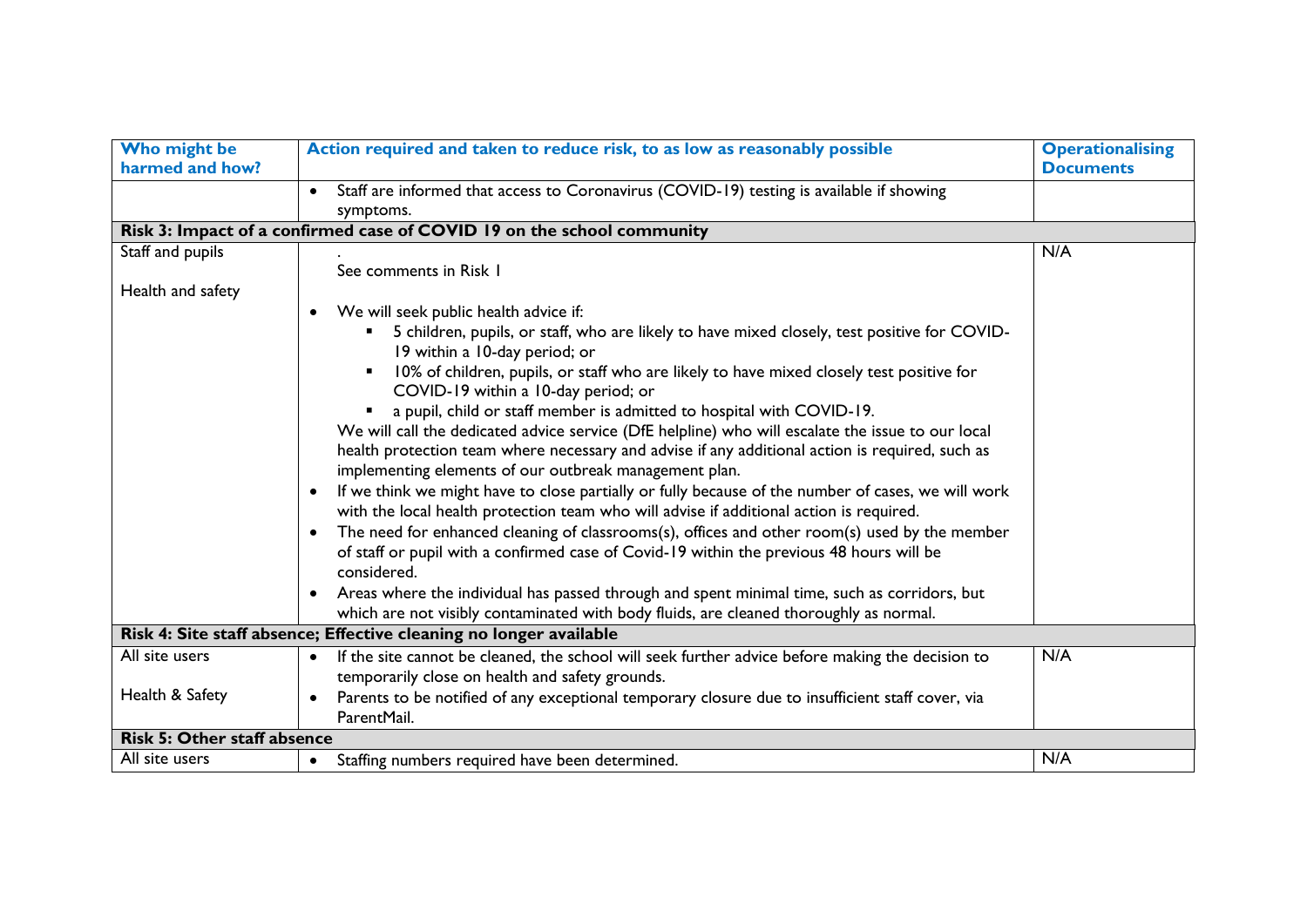| Who might be               | Action required and taken to reduce risk, to as low as reasonably possible                              | <b>Operationalising</b> |
|----------------------------|---------------------------------------------------------------------------------------------------------|-------------------------|
| harmed and how?            |                                                                                                         | <b>Documents</b>        |
|                            | All staff are aware of the approach to staff absence reporting.                                         |                         |
| Health &Safety             | Plans to respond to increased sickness levels are in place.<br>$\bullet$                                |                         |
|                            | Consideration given to the redeployment of staff to support effective working of school.                |                         |
|                            | Staff understand return to work guidance and arrangements for accessing testing.<br>$\bullet$           |                         |
|                            | Risk 6: Unsafe Buildings; Operating in a different manner to normal operation                           |                         |
| All site users             | All statutory inspections are up to date and compliant.<br>$\bullet$                                    | N/A                     |
|                            | Office spaces are designed to allow office based staff to work safely.                                  |                         |
| Health & Safety            | All those hiring the school hall/Activity Studio to comply with the expectations in the Hiring          |                         |
|                            | Agreement. Numbers of people hiring & using the school's facilities at any one time/session, to be      |                         |
|                            | minimised (eg no large gatherings) when COVID infection rates are high.                                 |                         |
|                            | Additional cleaning fluids that are flammable (such as hand sanitiser) are correctly stored in suitably |                         |
|                            | ventilated areas.                                                                                       |                         |
|                            | Risk 7: Catering: shared inside environment with regular traffic                                        |                         |
| All site users             | Pupils wash their hands before entry to the school Hall for lunch.                                      | N/A                     |
|                            | Catering contractor has shared their plan for managing Covid 19, including their risk assessment.       |                         |
| Health & Safety            |                                                                                                         |                         |
|                            | Risk 8: Lack of current and relevant information / guidance                                             |                         |
| Staff, pupils and families | Headteacher ensures daily checks are made with Government updates. Any key changes are<br>$\bullet$     | N/A                     |
|                            | implemented and shared with the Chair of Governors and communicated throughout the school               |                         |
| Health & Safety            | community where relevant.                                                                               |                         |
|                            | In addition to the Government guidance, the school will actively monitor and review all risk            |                         |
|                            | mitigation processes and carry out dynamic risk assessments as part of the work to limit the            |                         |
|                            | spread of Covid-19. At any point, if specific advice or clarification is required in relation to health |                         |
|                            | and safety contact the school's Health and Safety consultant in the first instance.                     |                         |
|                            | All staff with underlying health issues or those within vulnerable groups have been asked to make       |                         |
|                            | their condition known to the Headteacher. Individual risk assessments are in place for those at         |                         |
|                            | increased risk who have requested them.                                                                 |                         |
|                            | All parents are sent regular updates.                                                                   |                         |
|                            | Risk 9: Detrimental impact on Curriculum and the learning environment                                   |                         |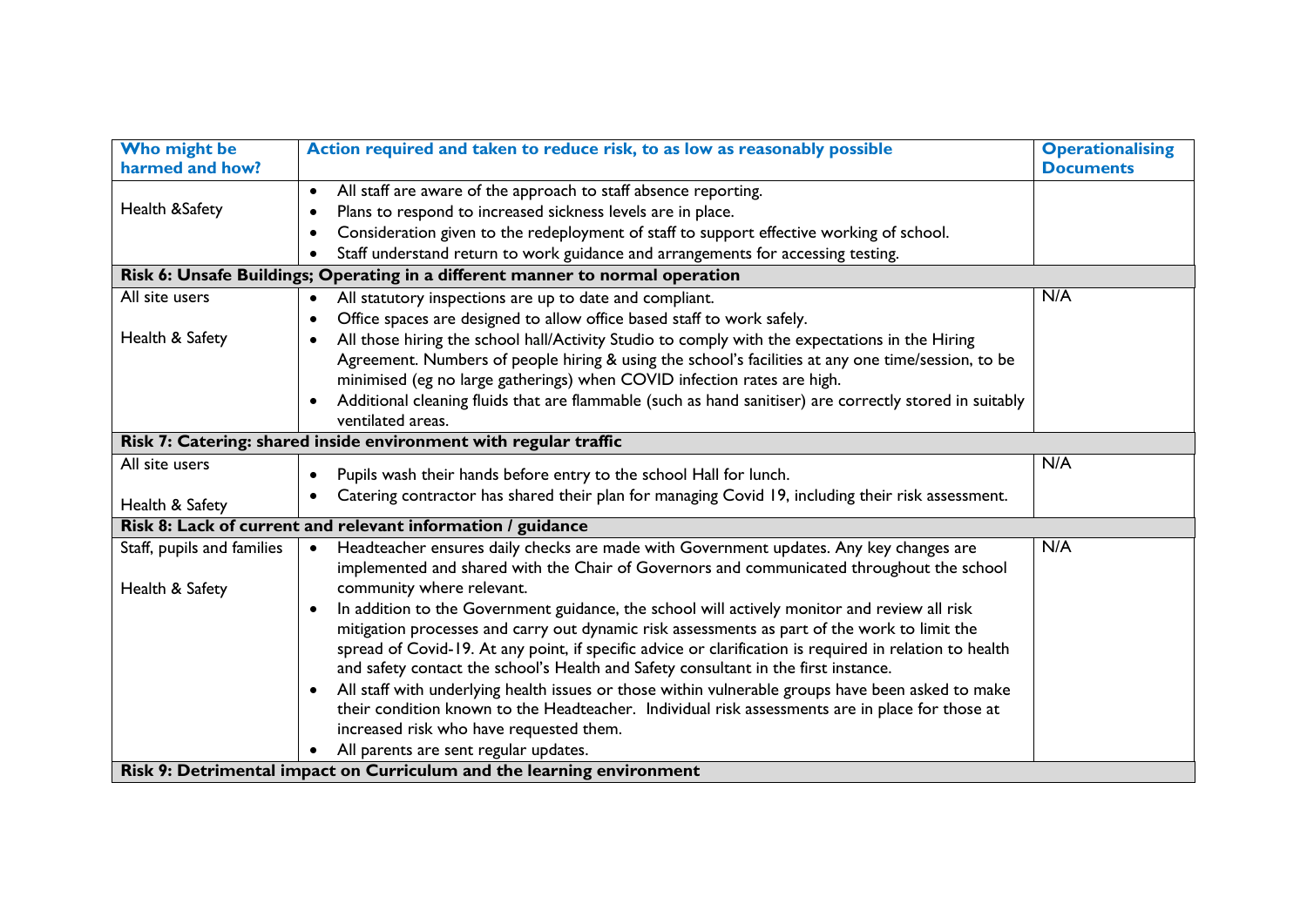| Who might be<br>harmed and how? | Action required and taken to reduce risk, to as low as reasonably possible                                                | <b>Operationalising</b><br><b>Documents</b> |
|---------------------------------|---------------------------------------------------------------------------------------------------------------------------|---------------------------------------------|
| Staff, pupils and families.     | Current curriculum plans, revised expectations and required adjustments have been considered.<br>$\bullet$                |                                             |
|                                 | Whole school approach to adapting the curriculum in the short/medium/long term to include a<br>$\bullet$                  |                                             |
|                                 | well-being curriculum, recognising 'non-curriculum' learning that has been achieved and capturing                         |                                             |
|                                 | pupils achievements.                                                                                                      |                                             |
|                                 | Plans for Remote Education are in place, where pupils need to self-isolate, or there is a partial or                      | <b>Remote Education</b><br>plan             |
|                                 | full school closure, or there is a local or national lockdown requiring pupils to remain at home. All                     |                                             |
|                                 | teachers have a school laptop; pupils who do not have a device for their sole use at home, can<br>borrow one from school. |                                             |
|                                 | Risk 10: Communication not reaching all parties                                                                           |                                             |
| Staff, pupils, parents          | Information shared with staff via meetings and emails, including protocols for working on site and<br>$\bullet$           |                                             |
|                                 | amendments to usual working patterns/practices and groups, with opportunity for staff to                                  |                                             |
|                                 | comment and raise questions.                                                                                              | Additional                                  |
|                                 | Planning shared with governors.<br>$\bullet$                                                                              | information sent to                         |
|                                 | Parents advised of plans for safe operation, health and safety measures and wellbeing/pastoral<br>support.                | parents                                     |
|                                 | Pupils advised about health and safety measures, expectations when in school and travelling safely                        |                                             |
|                                 | to/from school.                                                                                                           |                                             |
|                                 | Risk II: School events and trips may not be able to take place                                                            |                                             |
| Staff, pupils. Unable to        | DfE guidance: Educational day and domestic residentials planned for the academic year to take<br>$\bullet$                | Health & Safety on                          |
| run trips whilst adhering       | place in line with relevant COVID-19 guidance (including the system of controls) and subject to a                         | <b>Educational Visits</b>                   |
| to guidance                     | full and thorough risk assessment.                                                                                        | Policy                                      |
|                                 | Risk 12: Finance - risk of additional costs or reduced income                                                             |                                             |
|                                 | Additional costs incurred due to COVID 19 are understood and documented.<br>$\bullet$                                     | N/A                                         |
|                                 |                                                                                                                           |                                             |
|                                 | Risk 13: Visitors to site increase number of contacts for the school community                                            |                                             |
| All site users. Unable to       | Visitors may be asked to wait outside if the reception foyer is at capacity.                                              | N/A                                         |
| monitor visitors in the         |                                                                                                                           |                                             |
| same way as staff and           |                                                                                                                           |                                             |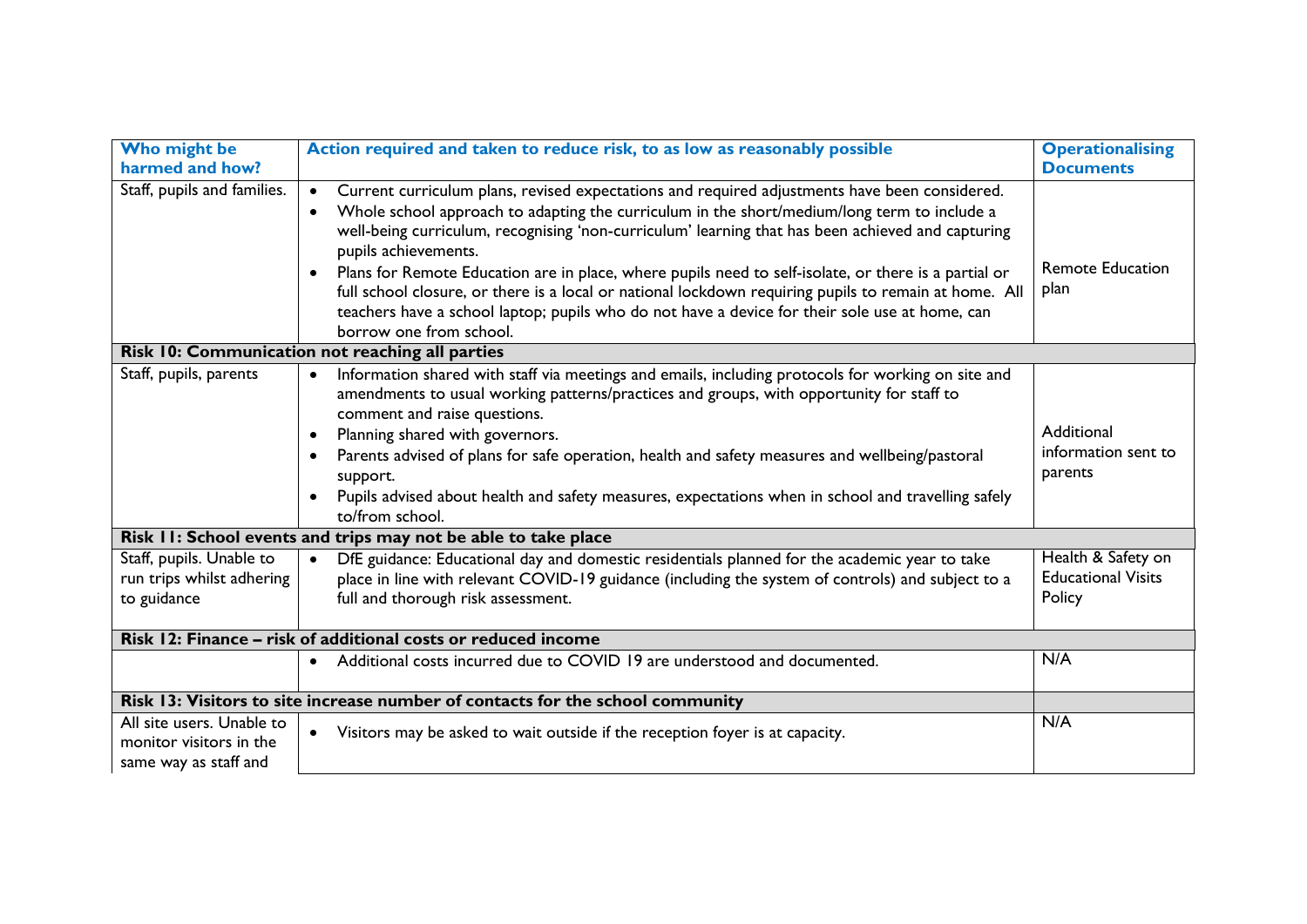| Who might be                                           | Action required and taken to reduce risk, to as low as reasonably possible       | <b>Operationalising</b> |  |
|--------------------------------------------------------|----------------------------------------------------------------------------------|-------------------------|--|
| harmed and how?                                        |                                                                                  | <b>Documents</b>        |  |
| pupils. Visitors do not                                |                                                                                  |                         |  |
| adhere to school's                                     |                                                                                  |                         |  |
| control measures.                                      |                                                                                  |                         |  |
| Risk 14: Governors unable to engage in governance role |                                                                                  |                         |  |
|                                                        | Governors' role in supporting leaders is clear.                                  | N/A                     |  |
|                                                        | Approach to communication between Leaders and governors is clear and understood. |                         |  |
|                                                        | The ability to hold remote governor meetings is well established.                |                         |  |

**Completed by** (print and sign)……………………………………………………………………….Date……………………………………..

This risk assessment should be communicated to all employees and relevant persons who may come into contact with the Risks being assessed. The assessment must be reviewed regularly or following a significant change or incident.

## **Relevant participants who need to be informed of this risk assessment** (to sign when they have read):

All staff, all parents – to be shared by email.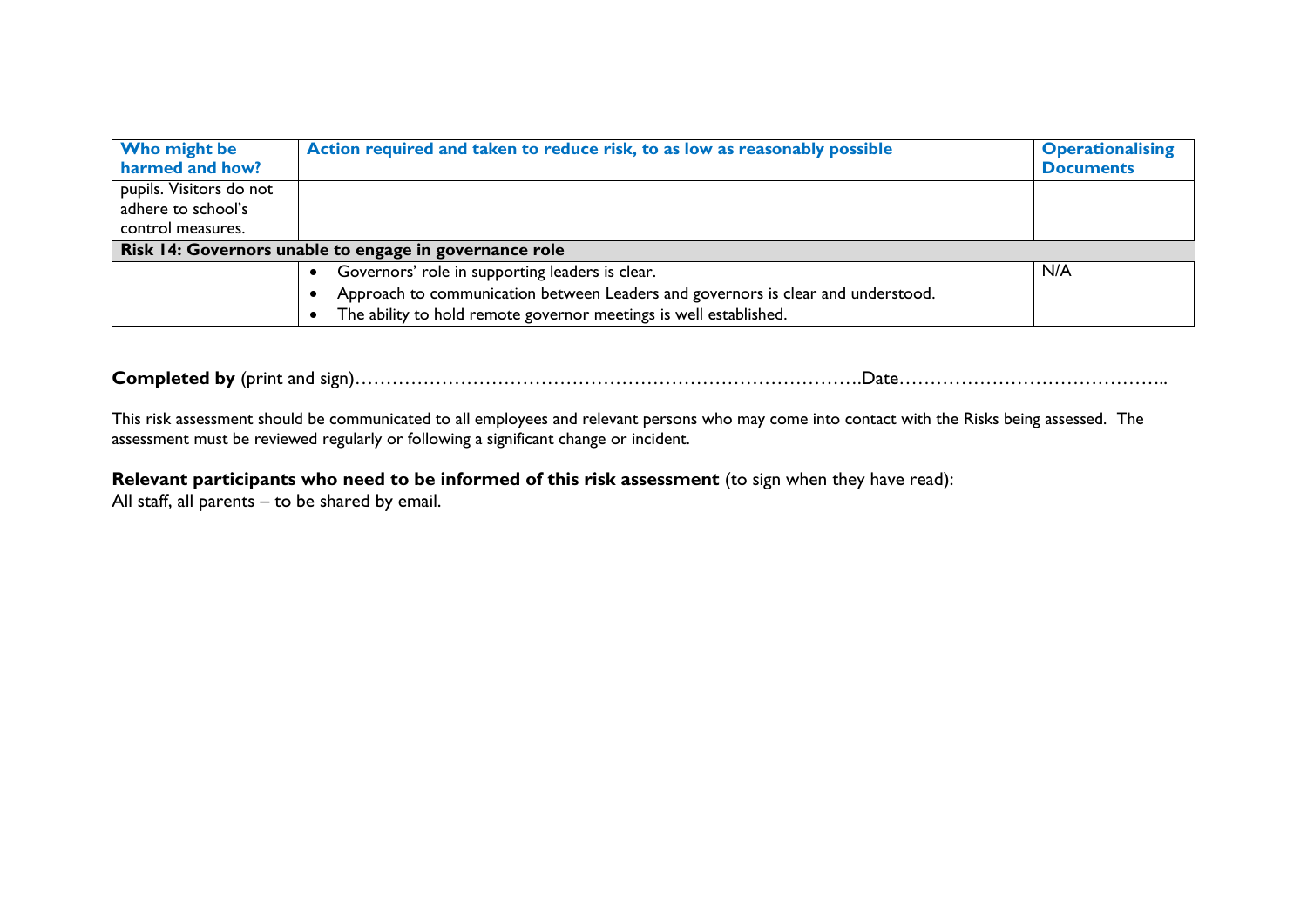## **Risk Assessment – Appendix 1**

Measures below will only be in place when the Outbreak Management Plan is initiated. Note that some or all measures may be instigated, depending on the severity of the outbreak and the public health advice received.

| Who might be                                                                                                                                                        | Action required and taken to reduce risk, to as low as reasonably possible                                                                                                                                                                                                                                                                                                                                                                                                                                                                                                                                                                                                                                                                                                                                                                                                                                                                                                                                                                                                                                                                                                                                                                                                                                                                                                               | <b>Operationalising</b> |
|---------------------------------------------------------------------------------------------------------------------------------------------------------------------|------------------------------------------------------------------------------------------------------------------------------------------------------------------------------------------------------------------------------------------------------------------------------------------------------------------------------------------------------------------------------------------------------------------------------------------------------------------------------------------------------------------------------------------------------------------------------------------------------------------------------------------------------------------------------------------------------------------------------------------------------------------------------------------------------------------------------------------------------------------------------------------------------------------------------------------------------------------------------------------------------------------------------------------------------------------------------------------------------------------------------------------------------------------------------------------------------------------------------------------------------------------------------------------------------------------------------------------------------------------------------------------|-------------------------|
| harmed and how?                                                                                                                                                     |                                                                                                                                                                                                                                                                                                                                                                                                                                                                                                                                                                                                                                                                                                                                                                                                                                                                                                                                                                                                                                                                                                                                                                                                                                                                                                                                                                                          | <b>Documents</b>        |
| <b>Risk I: Exposure to Covid-19</b>                                                                                                                                 |                                                                                                                                                                                                                                                                                                                                                                                                                                                                                                                                                                                                                                                                                                                                                                                                                                                                                                                                                                                                                                                                                                                                                                                                                                                                                                                                                                                          |                         |
| is transmitted by nose, mouth or eyes.                                                                                                                              | The virus is spread in minute water droplets that are expelled from the body through sneezing, coughing, talking and breathing. It is understood the virus<br>The virus can be transferred to the hands and from there to surfaces. It can survive on surfaces for a period after transfer (depending on such things as<br>the surface type, its moisture content and temperature).                                                                                                                                                                                                                                                                                                                                                                                                                                                                                                                                                                                                                                                                                                                                                                                                                                                                                                                                                                                                      |                         |
| Everyone on site.                                                                                                                                                   | Operate social distancing where practical; certainly between all adults, and between adults and<br>$\bullet$                                                                                                                                                                                                                                                                                                                                                                                                                                                                                                                                                                                                                                                                                                                                                                                                                                                                                                                                                                                                                                                                                                                                                                                                                                                                             | <b>Outbreak</b>         |
| General and site related<br>transmission may occur<br>through close contact<br>between colleagues,<br>pupils and visitors and<br>touching contaminated<br>surfaces. | pupils. Pupils should be encouraged to keep their distance within groups, where possible, and are<br>reminded not to touch their peers. Staff should remain upright (not bend over pupils) and teachers<br>should remain at the front of the class as far as possible.<br>Face coverings to be worn in line with government guidance, by staff in communal areas where<br>social distancing is difficult and potentially also in classrooms<br>Face visors or shields should not be worn as an alternative to face coverings.<br>$\bullet$<br>Some individuals are exempt from wearing face coverings. We are sensitive to these needs, noting<br>that some people are less able to wear face coverings and that the reasons may not be visible to<br>others.<br>Do not touch the front of the face covering when removing it. Wash or sanitise hands before<br>putting on and after removing your face covering.<br>• Separate sets of practical equipment will be maintained for each year group, or equipment will be<br>cleaned between uses by different year groups. Where this is not possible, pupils will be<br>supervised to sanitise their hands before and after the use of equipment.<br>Remove any resources which are not easily washable or wipeable.<br>Unnecessary items and those items hard to clean should be removed from classrooms and learning<br>environments. | Management Plan         |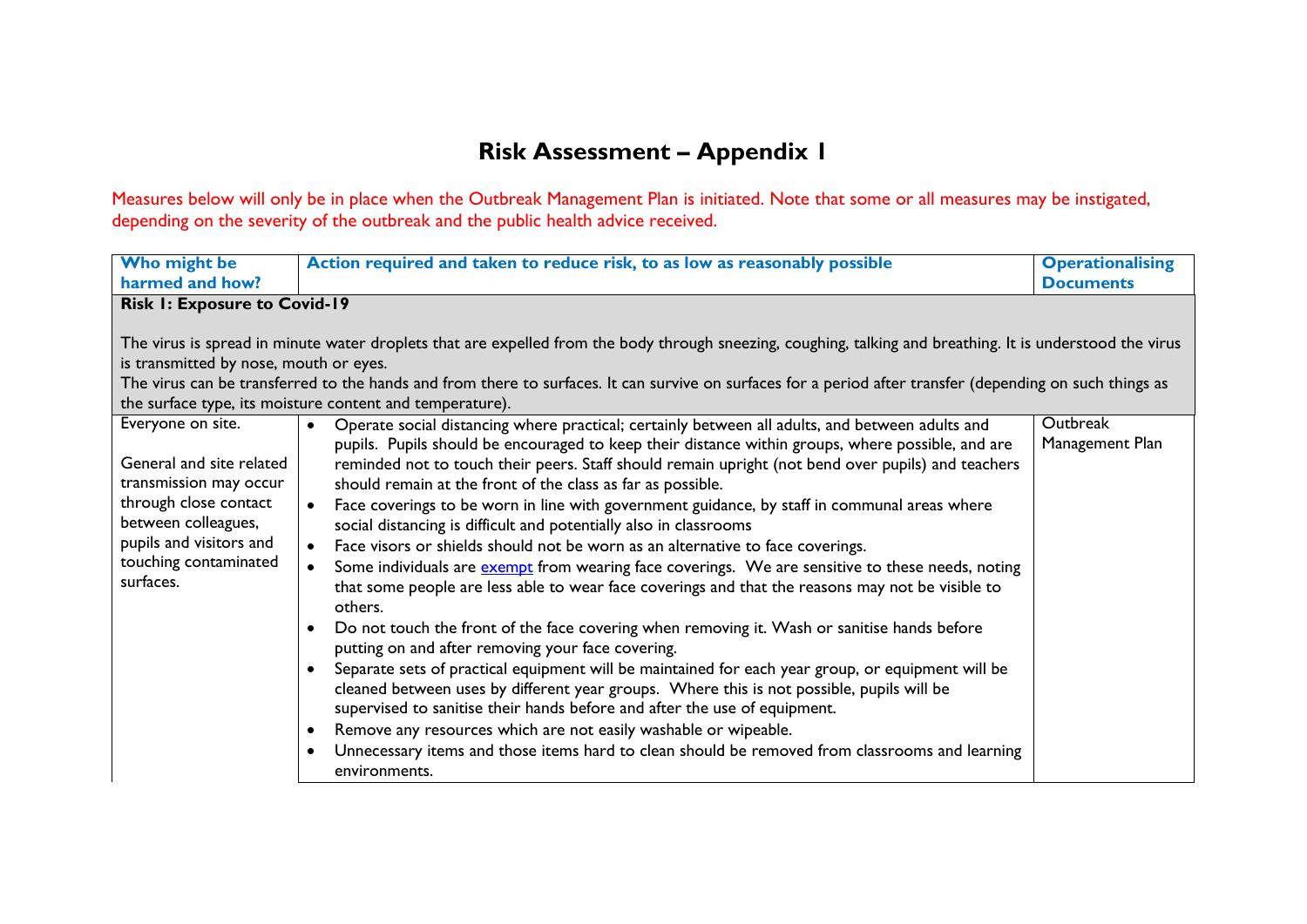| Who might be<br>harmed and how?                                                                          | Action required and taken to reduce risk, to as low as reasonably possible                                                                                                                                                                                                                                                                                                                                                                                                                                                                                                                                                                                                                                                                                                                                                                                                                                                                                                                                                                                                                                                                                           | <b>Operationalising</b><br><b>Documents</b> |
|----------------------------------------------------------------------------------------------------------|----------------------------------------------------------------------------------------------------------------------------------------------------------------------------------------------------------------------------------------------------------------------------------------------------------------------------------------------------------------------------------------------------------------------------------------------------------------------------------------------------------------------------------------------------------------------------------------------------------------------------------------------------------------------------------------------------------------------------------------------------------------------------------------------------------------------------------------------------------------------------------------------------------------------------------------------------------------------------------------------------------------------------------------------------------------------------------------------------------------------------------------------------------------------|---------------------------------------------|
|                                                                                                          | Signage used to promote social distancing to be displayed around the school.<br>$\bullet$<br>Visitors on site limited and access to buildings controlled. Visits by appointment only and outside<br>school hours wherever possible. In line with guidance, open days and transition activities may not<br>be able to take place.<br>Arrange times that visitors, suppliers, contractors, external partners are on site to minimise<br>$\bullet$<br>numbers on site at any one time.<br>Review fire safety procedures to ensure that any measures put in place do not compromise<br>evacuation routes.<br>Review any individual PEEPs to support any individuals with reduced mobility in the event of an<br>evacuation.<br>Ensure pupil groups are maintained during fire drills. NOTE: in an emergency this may not be<br>possible.<br>Shelter procedures remain unchanged as immediate risk is greater than the risk of mixing bubbles/<br>breaching social distancing.<br>Inform parents of arrangements for drop off and collection procedures to reduce adult to adult<br>contact.<br>Follow government guidance in place at the time for CEV staff and pupils. |                                             |
| Staff and pupils<br>Transmission may occur<br>during learning activities<br>and behaviour<br>management. | Social areas will be shared outside.<br>$\bullet$<br>The hall will be used by all pupils for lunch, but in their year groups at different times. Lunchtime<br>staff will wipe down tables wherever possible, between different year groups using them.<br>Toilets will be shared - pupils must be encouraged to wash their hands thoroughly afterwards.<br>Most teachers and TAs work within one year group, except for lunch and break time supervisors.<br>$\bullet$<br>Groups will be kept as consistent as possible whilst in school (e.g. for arrival, lunchtime, breaks and<br>$\bullet$<br>departure).<br>Sharing of stationery and other equipment is limited.<br>$\bullet$<br>Teachers will minimise the use of physical resources.<br>$\bullet$<br>Classroom based resources that are used and shared within a year group need to be cleaned<br>regularly.                                                                                                                                                                                                                                                                                                 | <b>Outbreak</b><br>Management Plan          |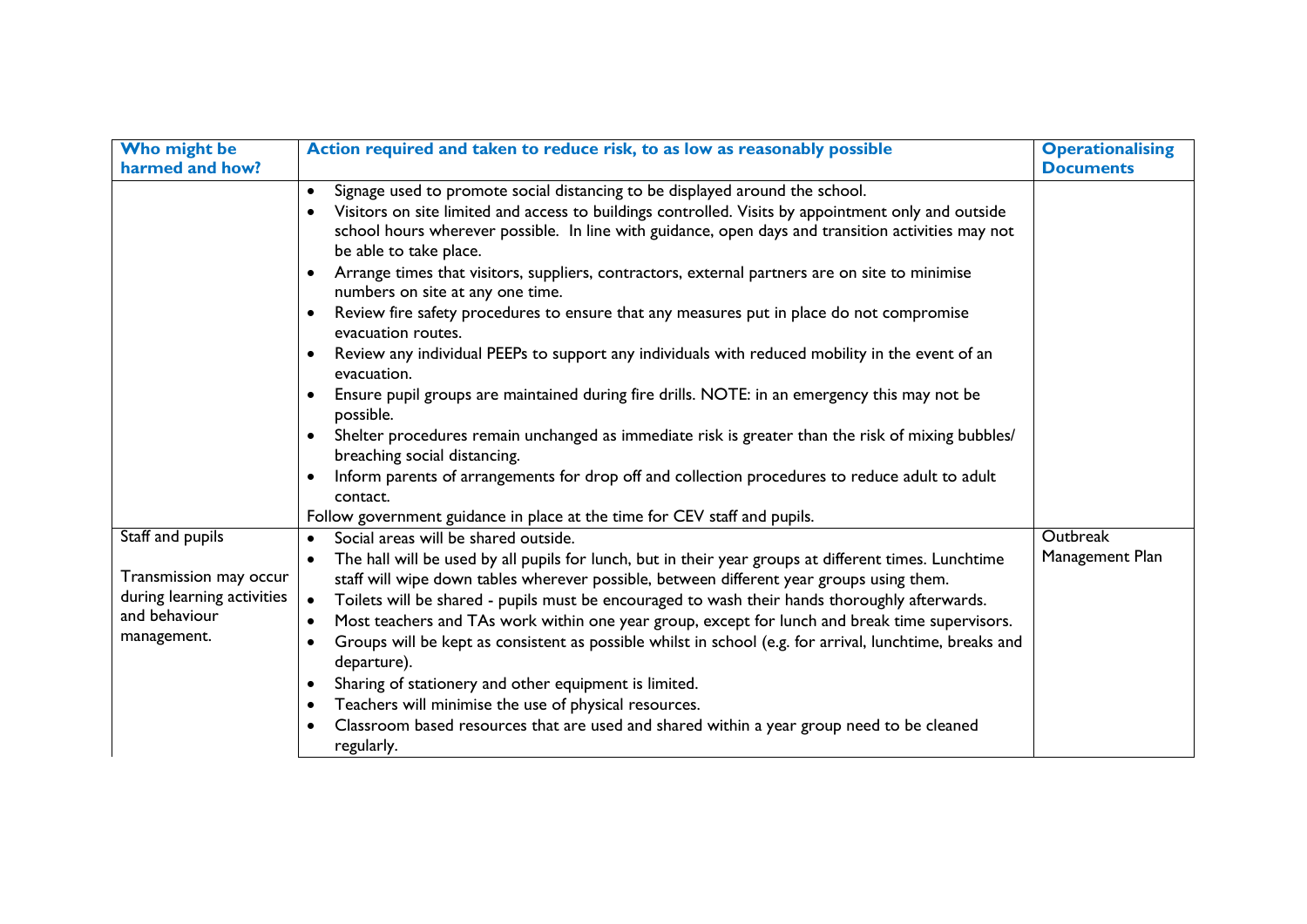| Who might be           | Action required and taken to reduce risk, to as low as reasonably possible                                                                                                                                                                                                                                                                                                                                                                                                                                                                                                                                                                                                                                                                                                                                                                                                                                                                                                                                                                                                                                                                                                                                                                                                                                                                                                                                                                                                                                                                                                                                                                                                                                                     | <b>Operationalising</b> |
|------------------------|--------------------------------------------------------------------------------------------------------------------------------------------------------------------------------------------------------------------------------------------------------------------------------------------------------------------------------------------------------------------------------------------------------------------------------------------------------------------------------------------------------------------------------------------------------------------------------------------------------------------------------------------------------------------------------------------------------------------------------------------------------------------------------------------------------------------------------------------------------------------------------------------------------------------------------------------------------------------------------------------------------------------------------------------------------------------------------------------------------------------------------------------------------------------------------------------------------------------------------------------------------------------------------------------------------------------------------------------------------------------------------------------------------------------------------------------------------------------------------------------------------------------------------------------------------------------------------------------------------------------------------------------------------------------------------------------------------------------------------|-------------------------|
| harmed and how?        |                                                                                                                                                                                                                                                                                                                                                                                                                                                                                                                                                                                                                                                                                                                                                                                                                                                                                                                                                                                                                                                                                                                                                                                                                                                                                                                                                                                                                                                                                                                                                                                                                                                                                                                                | <b>Documents</b>        |
|                        | Resources that are shared between classes, such as sports, art and science equipment should be<br>$\bullet$<br>cleaned frequently, or rotated to allow them to be left unused and out of reach for a period of 48<br>hours (72 hours for plastics) between use by different year groups.<br>PE - outdoor sports prioritised. Sports whose national governing bodies have developed guidance<br>under the principles of the government's guidance on team sport and been approved by the<br>government are permitted. Schools must only provide team sports on the list available at the<br>return to recreational team sport framework. Equipment cleaned thoroughly between use by<br>different year groups. Curricular and extra-curricular activities can be supported by external<br>coaches, clubs and organisations, minimising risks by being outdoors, maintaining social distancing,<br>regular use of hand sanitiser, and coaches not visiting multiple schools in one day.<br>Spectators must adhere to any legal gathering limits.<br>$\bullet$<br>Music - Singing, wind and brass playing can take place in larger groups such as choirs and<br>$\bullet$<br>ensembles, or assemblies as long as significant space and natural airflow can be maintained. Avoid<br>sharing equipment wherever possible. Place name labels on equipment to help identify the<br>designated user. If instruments and equipment have to be shared, disinfect regularly (including any<br>packing cases, handles, props, chairs, microphones and music stands) and always between users,<br>following government guidance on cleaning and handling equipment available at hygiene:<br>handwashing, sanitation facilities and toilets. |                         |
|                        | Arrangements for internal & external assessments (Classrooms, Hall and other venues):<br>Pupils to use equipment given to them & not share it.<br>Pupils with complex access arrangements (eg readers, scribes) will be in separate rooms<br>and have 1:1 support. Staff member and pupil will have separate copies of the papers.<br>Pupils will sanitise hands when entering the room the assessment will be completed in.<br>Good ventilation will be maintained.<br>Behaviour for Learning Policy amended.<br>$\bullet$                                                                                                                                                                                                                                                                                                                                                                                                                                                                                                                                                                                                                                                                                                                                                                                                                                                                                                                                                                                                                                                                                                                                                                                                    |                         |
| Staff and pupils       | Each year group assigned a separate slot at lunchtime to access the Hall.<br>$\bullet$                                                                                                                                                                                                                                                                                                                                                                                                                                                                                                                                                                                                                                                                                                                                                                                                                                                                                                                                                                                                                                                                                                                                                                                                                                                                                                                                                                                                                                                                                                                                                                                                                                         | Outbreak                |
|                        | Pupils wash their hands on entry to the hall.<br>$\bullet$                                                                                                                                                                                                                                                                                                                                                                                                                                                                                                                                                                                                                                                                                                                                                                                                                                                                                                                                                                                                                                                                                                                                                                                                                                                                                                                                                                                                                                                                                                                                                                                                                                                                     | Management Plan         |
| Transmission may occur | Tables & benches to be wiped down between year groups.                                                                                                                                                                                                                                                                                                                                                                                                                                                                                                                                                                                                                                                                                                                                                                                                                                                                                                                                                                                                                                                                                                                                                                                                                                                                                                                                                                                                                                                                                                                                                                                                                                                                         |                         |
| through sharing spaces | Storerooms and cupboards accessed by one person at a time.                                                                                                                                                                                                                                                                                                                                                                                                                                                                                                                                                                                                                                                                                                                                                                                                                                                                                                                                                                                                                                                                                                                                                                                                                                                                                                                                                                                                                                                                                                                                                                                                                                                                     |                         |
| and equipment.         |                                                                                                                                                                                                                                                                                                                                                                                                                                                                                                                                                                                                                                                                                                                                                                                                                                                                                                                                                                                                                                                                                                                                                                                                                                                                                                                                                                                                                                                                                                                                                                                                                                                                                                                                |                         |